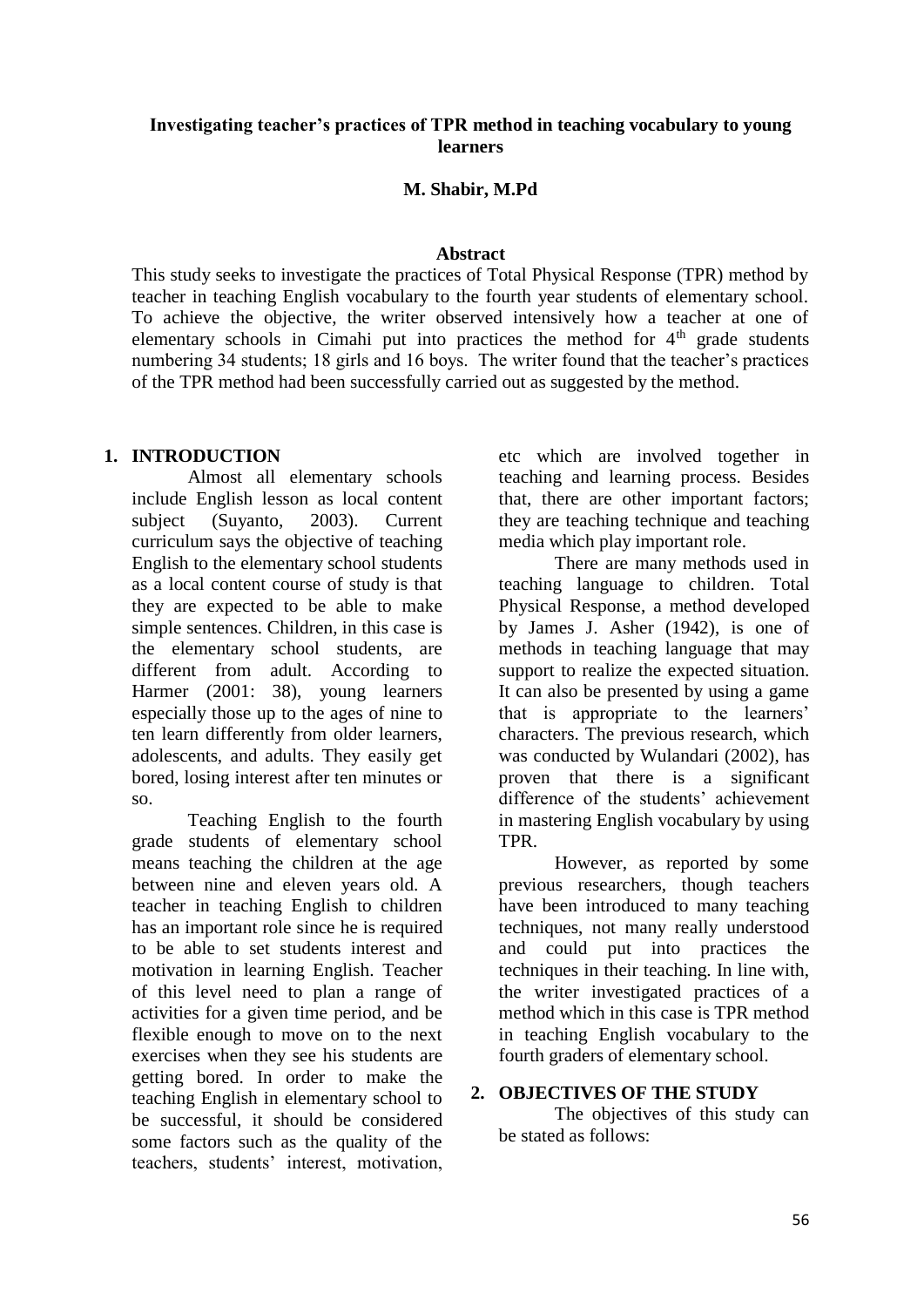- 1. To investigate the practices TPR method in teaching vocabulary to the fourth year students of SDN Pasikaliki Manditi 1.
- 2. To investigate whether the practices of TPR method in teaching vocabulary at the school are carried out as suggested by the method.

# **3. RESEARCH QUESTIONS**

In order to get the objective of the study systematically, the following questions are raised:

- 1. How are the practices of TPR method in teaching vocabulary to the fourth year students of SDN Pasirkaliki Mandiri 1?
- 2. Are the practices of TPR method in teaching vocabulary in line with the ones suggested by the method?

### **4. LITERATURE REVIEW**

In learning a foreign language, the learners may meet all kinds of learning problems dealing with vocabulary, sound system, and how to arrange words into sentences that are quite different from those native languages. In line with this, Ramelan (1994: 4) states: "If someone wants to learn a foreign language, he will obviously meet with all kinds of learning problems. The difficulties have to do with the learning of sounds system, the learning of new vocabulary items, and the learning of the unfamiliar ways of arranging the foreign words into sentences".

Like any other learners of English as a foreign language, Indonesian learners also meet difficulties in learning English since their native language is quite different from English. Learners should have a great motivation. They should be serious in learning English because learning language actually needs a total physical, intellectual, and emotional response.

In teaching a foreign language, a teacher should have an objective. The common objective of teaching a foreign language is to make learners to be able to communicate by using the target language orally and written form. According to Brown (1980: 8), teaching is guiding and facilitating learning, enabling, and setting the condition for learning.

There are some factors that should be considered before teaching a foreign language such as English. Those factors are "age, ability, aspiration and need, native language, and previous language experience" (Finocchiaro, 1974: 14).

## *4.1 Characteristic of the Fourth Graders of Elementary School*

The range age of the Elementary School students is between six to twelve years old. They have different characteristics and motivations from the students of junior high school, senior high school, and university. That makes teaching elementary school students is not the same as teaching adults because the students of the elementary school may have low motivation in learning. In this case, teacher has a challenge to motivate the students in learning something new. According to Scoot and Ytreberg (1990: 2-4), the general characteristics of students in elementary school are as follows:

- 1. They are competence users of mother tongue.
- 2. They can tell the difference between the fact and fiction.
- 3. They love to play and learn best when they enjoy themselves, but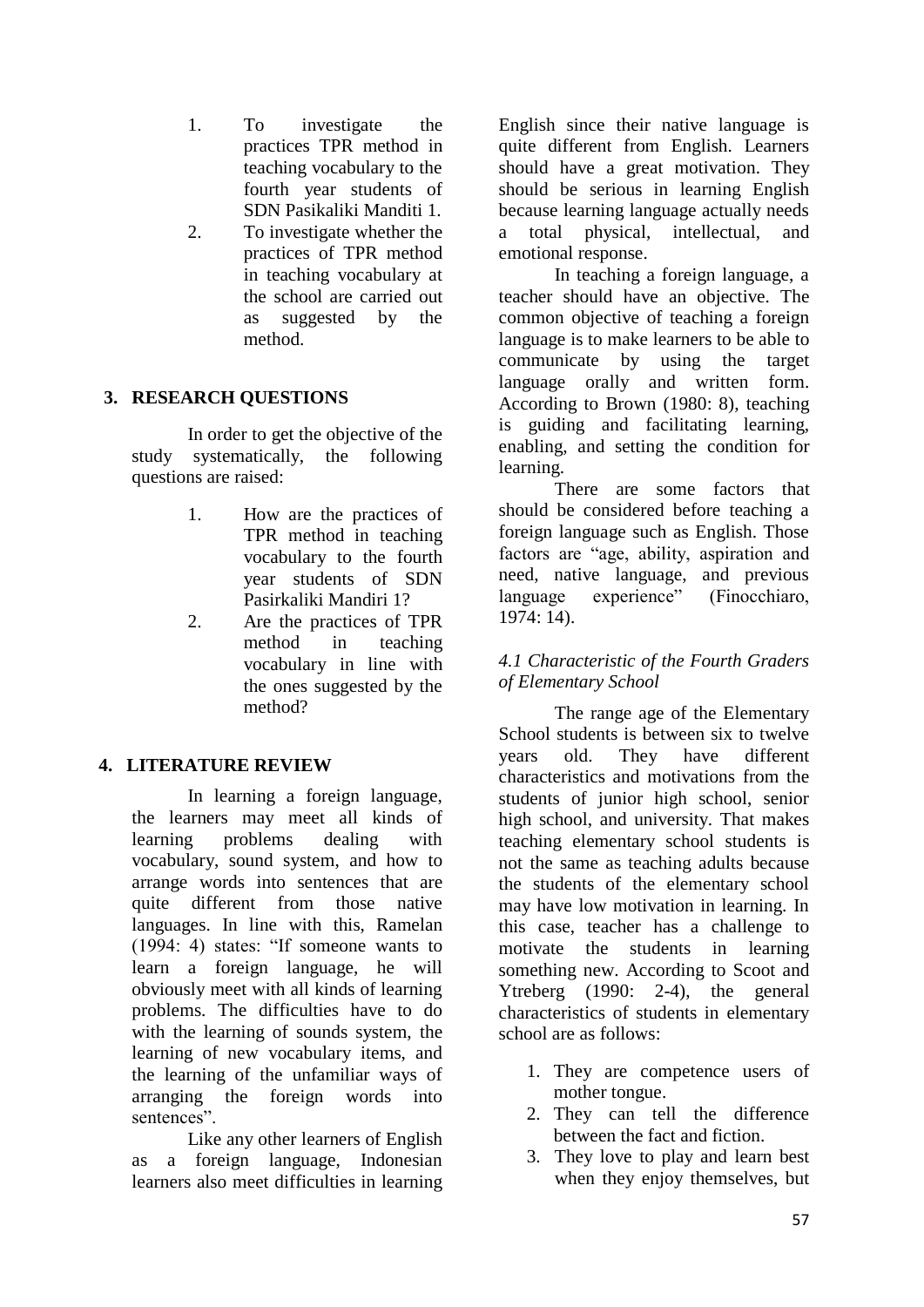they also take themselves seriously and like to think what they are doing is really work.

- 4. They are enthusiastic and positive about learning.
- 5. They rely on the spoken word as well as the physical world to convey and understand meaning.
- 6. They are able to work with others and learn from others.
- 7. Their own understanding comes through eyes, hands, and ears.
- 8. They have very short attention and concentration span.

Young learners refer to the students of elementary school; in this case is the fourth graders. The fourth graders of elementary school are in the range age of nine to ten years old. They still like to play and learn through their hands, eyes, and ears. Slattery and Willis (2001) state that the children from seven to twelve are learning to read and write in their language, developing as thinkers, can plan and organize how best to carry out an activity, can work with others and learn from others, can understand the difference between real and imaginary can be reliable and take the responsibility for class activities and routines.

Concerning those characteristics, a teacher needs to make his teaching be more interesting like their daily world and motivate them to learn. The elementary school students still need a specific guide from teacher and people around them in order to follow the lesson well. Based on the explanation above, they like to see how things operate and they are interested in learning something by making them being active in the classroom. It is a supporting point for teaching them using the Total Physical Response, since the TPR is full with real situation being demonstrated. The fourth graders of elementary school whose age are still in the critical period are in the perfect time to study English vocabulary

which will be presented in live presentation using the TPR method.

# *4.2 Teaching English Vocabulary*

Vocabulary is one of the language components which have to be mastered by the students in learning a new language. They students will get difficulties in using English if they are lack of vocabularies. Based on BBC English Dictionary (1992: 1316), vocabulary is the total of words you know in a particular language. Webster (1983: 2046) defines vocabulary as a list of words, and sometimes, phrase, usually arranged an alphabetical order and defined: a dictionary, glossary, or lexicon. Similarly, Hornby (1995: 1331) defines vocabulary as 1) the total number of words in language; 2) all the words know to a person or used in a particular book, subject, etc; 3) a list of words with their meanings, especially one that accompanies a text book in a foreign language.

According to the definitions above it can be concluded that vocabulary is a stock of words in a language, written or spoken, with meaning that considered as cultural meaning used by group or individual community.

## *4.3 Teaching Vocabulary to the Fourth Graders of Elementary School*

Teaching elementary school is considered as teaching children. In this case, vocabulary is very important to be mastered first. For this reason, teacher should pay more attention to the teaching and learning English vocabulary to children as the learners. Teacher should choose and apply some teaching techniques and media which are suitable with the students' needs based on the curriculum. Notion (1978: 27) states that a good vocabulary teaching technique should be able to attract the learners, able to make the learners understand the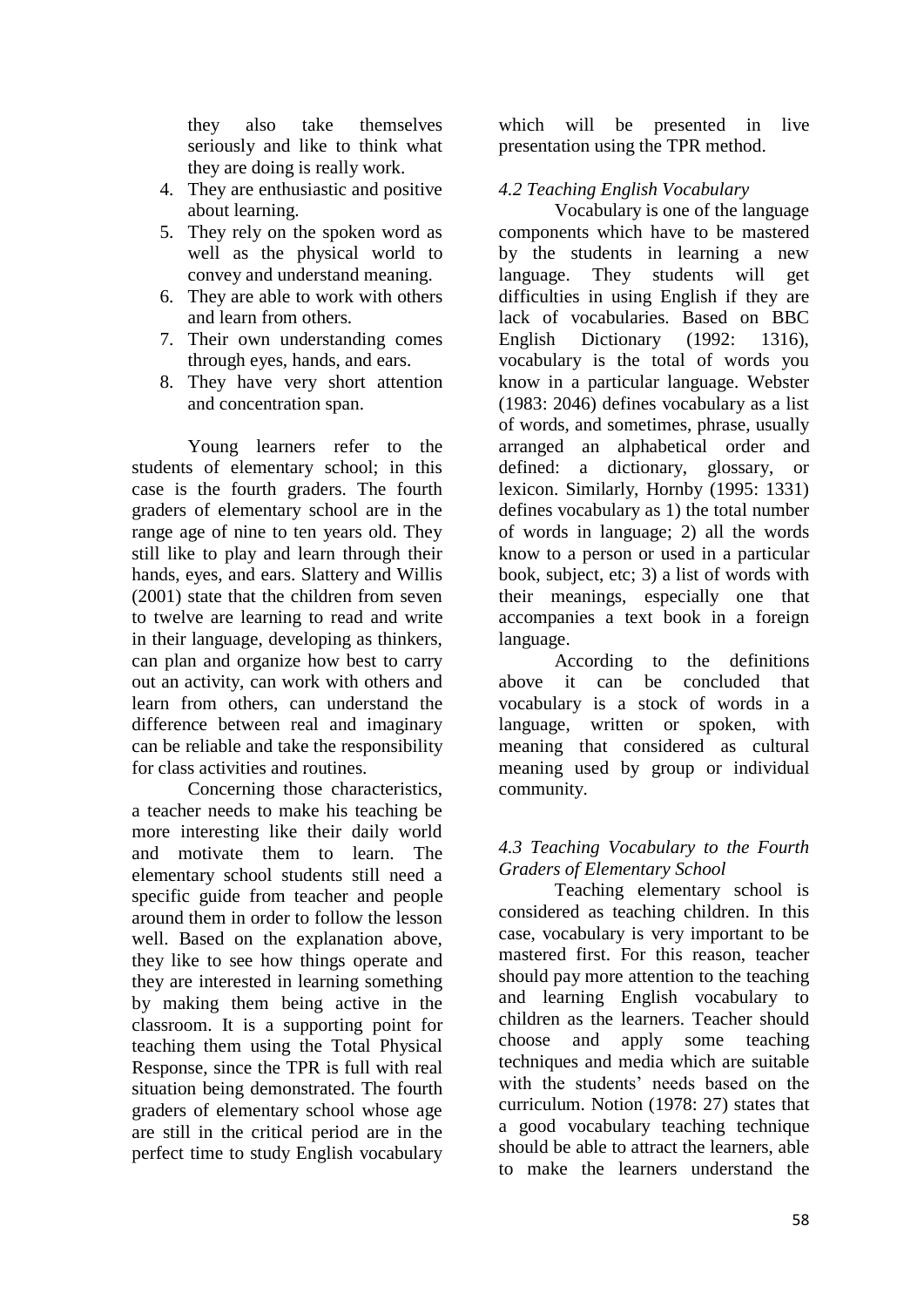meaning or use of the words, and provide a chance for repetition.

Teaching vocabulary plays important role in language acquisition because the mastery of vocabulary will help students in mastery all the language skills; listening, speaking, reading, and writing. Vocabulary will make the students practice the structure more easily; it is useful for the students in order to communicate in daily life and will strengthen belief that English can be used to express some ideas or feeling they express in their native language (Finocchiaro, 1974: 38) In teaching vocabulary, teacher should not give it separately word by word. It will make the students know the words just the way they are without understanding how to apply the words whether in spoken or written into sentences or paragraph. As stated by Charty (1995:64), that the best way of teaching vocabulary is not teaching the students to memorize but also teaching them to pronounce, to spell, and to use it in context. It is very important to master vocabulary first by children who are learning a foreign language. For this reason, teacher should pay more attention to the teaching vocabulary to children. Vocabulary should not rely on the spoken words only; teacher should try to give as clearly as possible the explanation of the meaning of the words being taught by showing picture, dramatizing, illustrating, paraphrasing, or giving the similarity with their native language.

In teaching vocabulary, teacher should be able to distinguish the students' level. He has to be able to manage the teaching vocabulary effectively in order to achieve a target. He has to select the suitable words to be taught. Haycraft (1983: 44) states that the choice of words should be based on common words (words which are commonly used for the worlds that students need. According to Wallace

(1982: 27), there are six principles on which teaching vocabulary is to be based; they are:

- 1. Aims. In teaching learning process, a teacher has to be clear about the aims of teaching learning process itself, the words which should be taught, lists of words expected the learners to achieve.
- 2. Quantity. Teacher may have to decide the number of vocabulary items to be learnt. How many new words in the lesson are taught.
- 3. Need. In teaching vocabulary, teacher has to choose the words really needed by the students. The students should be put in situation where they have to communicate and get the words they need.
- 4. Frequent Exposure and Repetitions. In teaching vocabulary of a foreign language teachers can not only teach new words once. They have to repeat them to make sure the students have already remembered and understood them. There must be a certain amount of repetition until there is evidence that the students have learnt the target words.
- 5. Meaningful Presentation. The learners must have a clear and specific understanding of what it denotes or refers to, i.e. its meaning involves many other things as well. This requires that the words can be presented in such a way that its denotation or reference is perfectly clear and unambiguous.

# *4.4 Total Physical Response*

Total Physical Response (TPR) is one of new methods developed by James Asher, a professor of psychology at San José State University, California, USA,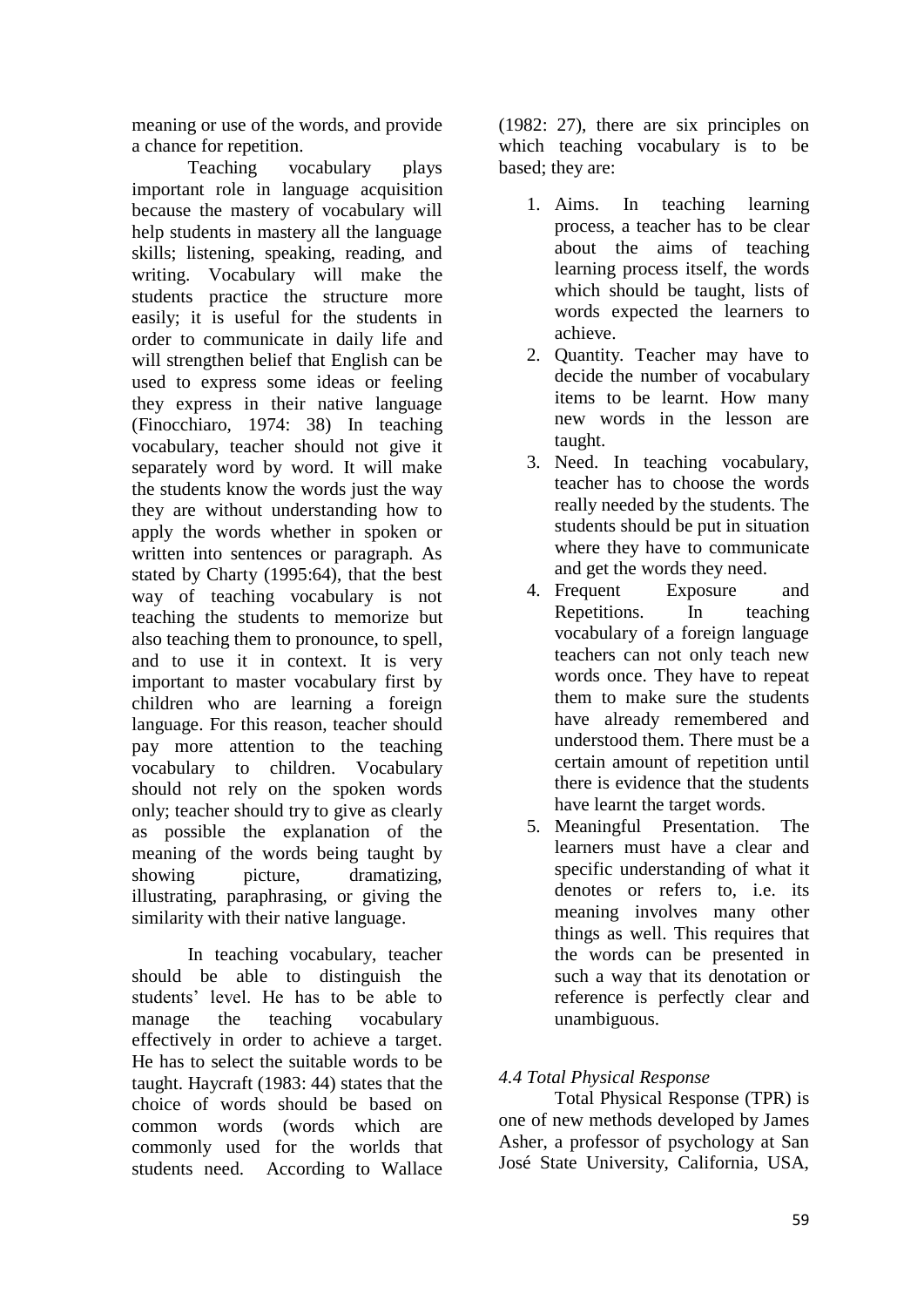to aid learning foreign language. TPR is a language learning method which is based on the coordination of speech and action. It is linked to the trace theory of memory, which holds that the more often or intensively a memory connection is traced, the stronger memory will be. In TPR classroom, students respond to commands that require physical movement.

Asher defines that the method of TPR relies on the assumption that when learning a second language or a foreign language, that language is internalized through a process that is similar to first language development and that the process allows for long period of listening and developing comprehension prior to production (www.wikipedia.com).

Richard and Rodgers (1986: 87) state that TPR is a language teaching method built around the coordination of speech and action; it attempts to teach language through physical (motor) activity. Garcia (2001: 1) explains that the two very important concepts in TPR are the notion of Total Physical Response involvement and the role played by the right hemisphere of the brain in learning a second language by action. The first concept deals with the idea of introducing second language by giving action response which has been influenced by the way people acquire their first language. A baby would not memorize a list of words or try to speak immediately. They just listen first to the other family members and then act or do thing in response to their utterances. In the next period he would speak if he was ready to. Nevertheless at first, he would listen and carry out actions or respond physically to him. The second one relates to the brain hemisphere. Our brain is divided into two parts, left and right hemispheres. Scientists had found that the left and the right hemisphere were two independent neurogical entities having different functions both account for different responsibilities (Garcia, 2001:1).

Garcia explains further that the TPR approach is a right brain method of learning a language because the language is taught mainly through actions. In the other words, commands play as the core of the course. TPR is based on the premise that the human brain has a biological program from acquiring any natural language in the world including the sign language of the deaf. The process is visible when we observe how infants internalize their first language (www.tprsource.com/asher.htm). Asher looks to the way that children combine both verbal and physical aspects. A child responds physically to the speech for the parent. The responses of the child are in turn positively reinforced by the speech of the parent. For many months the child absorbs the language without being able to speak. With TPR the teacher tries to mimic this process in class (www.tprworld.com/organizing).

TPR is also named the comprehension approach since of the importance given to listening comprehension. In TPR, students listen and respond to the spoken target language commands of their teacher. If they can perform the teacher's instructions it means that they know the meaning of the words. From the explanation above, the writer concludes that TPR places more emphasis on the link between word and action. The activity, where a command is given in the imperative and the learners obey the command, is the main activity of TPR. Therefore, it will be easier for the students to recall the words they have learned if they use their body in learning vocabulary items. The powerful method of TPR is best applied to introduce new vocabulary and new grammatical feature at any level. TPR can be varied in any different activities such as storytelling, dialogue, games, or a pattern drill.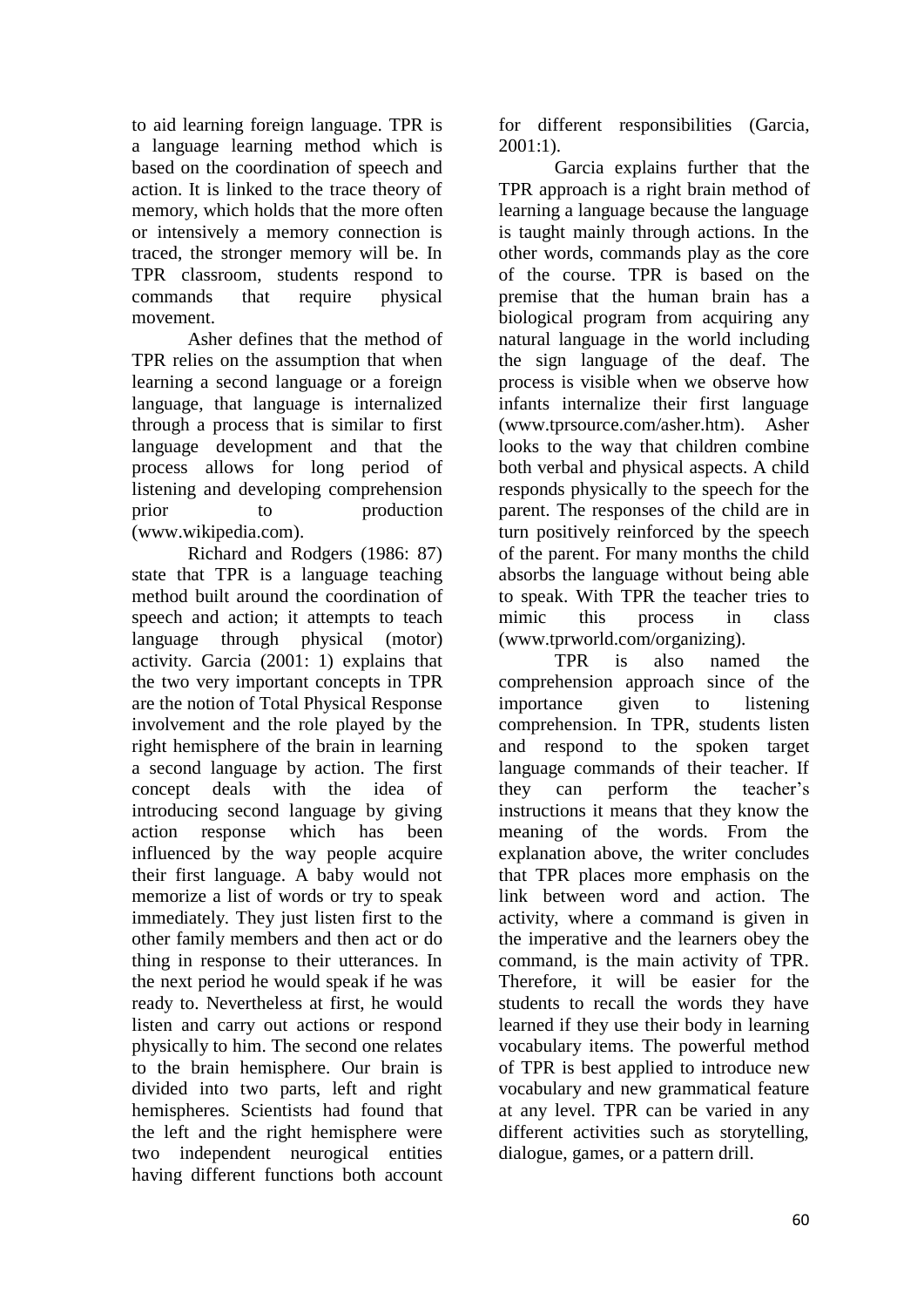## *4.5 The Objectives of TPR*

A method or technique in teaching and learning process must be developed in order to get a better purpose for a better life. TPR was developed in order to improve the better result of teaching learning process of a new language. Teachers who use TPR believe in the importance of having the students enjoy their experience in learning to communicate a foreign language.

According to Larsen-Freeman (2000: 113), TPR was developed in order to reduce the stress people feel when studying foreign languages and thereby encourage students to persist in their study beyond a beginning level of proficiency. Richard and Rodgers (1986: 91) say: "The general objectives of Total Physical Response are to teach oral proficiency at a beginning level. Comprehension is a mean to an end, and the ultimate aim is to give basic speaking skills. TPR aims to produce learners who are capable of an uninhibited communication that is intelligible to a native speaker". From the statement above, there are some objectives of Total Physical Response: 1) Teaching oral proficiency at a beginning level; 2) Using comprehension as a means to speaking 3) Using action-based drills in the imperative form.

#### *4.6 The Teacher and Learners Role in TPR*

In the teaching learning process using TPR method, the learners and the teacher play different roles.

### *4.6.1 Learners Role*

Learners in TPR have the primary roles of listeners and performers. They listen attentively and respond both individually and collectively. They have little influence over the content of learning since the content is determined by the teacher who must follow the imperative form for lesson (Richard and Rodgers 1986:93). According to Larsen and Freeman (2000: 113), the students are imitators of the teacher's nonverbal model. There will be a role reversal with individual students directing the teacher and the other students.

In TPR, learners monitor and evaluate their own progress. They are encouraged to speak when they feel ready to speak that is when a sufficient basis in the language has been internalized.

# *4.6.2 Teacher Role*

In the teaching learning process using TPR method, teacher plays an active and direct role. According to Larsen and Freeman (2000: 113) teacher is the director of all students' behaviors. Asher (1977) as quoted by Richard and Rodgers, (1986: 93) states "The instructor is the director of a stage play in which the students are the actors". It means that teacher is the one who decides what to teach, who models and presents the new material, and who selects supporting materials for classroom use. Teacher is encouraged to be well prepared and well organized so that the lesson flows smoothly and predictable.

## *4.7 The Principles of Total Physical Response*

Before applying the TPR method for teaching a foreign language, in this case is English, a teacher should understand its principles well so he will be able to use it properly in the teaching learning process. Asher as the developer of TPR elaborates the principles of this method, they are:

- 1. Second language learning is parallel to first language learning and should reflect the same naturalistic process.
- 2. Listening should develop before speaking.
- 3. Children respond physically to spoken language, and adult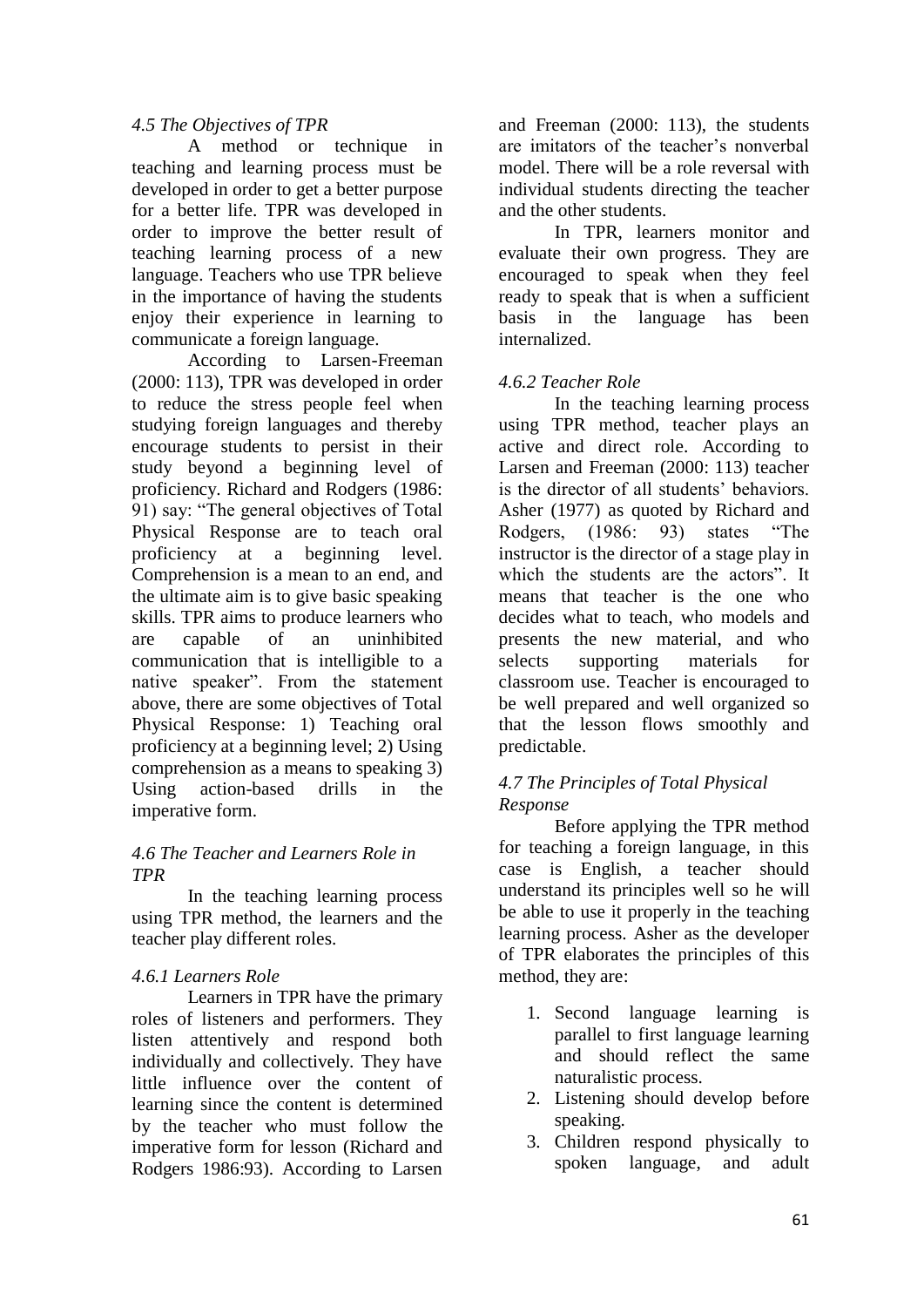learners learn better if they do that too.

- 4. Once listening comprehension has been developed, speech develops naturally and effortlessly out of it.
- 5. Delaying speech reduces stress. (www.tprsource.com/asher.htm)

Moreover, Larsen and Freeman (2000: 111) describe several principles in teaching learning process by using TPR upon which the teacher's behaviors is based. The principles of TPR are as follow:

- 1. Meaning in the target language can often be conveyed through action. Memory is activated through learners' response. The target language should not be presented in chunks; not just word by word.
- 2. The students' understanding of the target language should be developed before speaking.
- 3. Students can initially learn one part of the language rapidly by moving their bodies.
- 4. The imperative is powerful linguistic device through which the teacher can direct student behavior.
- 5. Students can learn through observing actions as well as by performing the action themselves.
- 6. Feeling of success and low anxiety facilitate learning.
- 7. Students should not be made to memorize fixed routines.
- 8. Correction should be carried out in an unobtrusive manner.
- 9. Students must not develop flexibility in understanding a novel combination of target language chunks. They need to understand more than the exact sentences used in training.
- 10. Language learning is more effective when it is fun.
- 11. Spoken language should be emphasized over written language.
- 12. Students will begin to speak when they are ready.
- 13. Students are expected to make errors when they first begin speaking. Work on the fine details of the language should be postponed until students have become somewhat proficient.

According to the principles above, it can be concluded that students will understand the meaning of the vocabulary items easily if they use their bodies while they are learning. In the learning, students should feel successful and they do not feel pessimistic.

A teacher should be careful in correcting the students' mistakes. Correcting the mistakes improperly will make the students fell desperate. Therefore, an English teacher must be able to create flexibility in the class room. Another important thing is that the new vocabulary should be presented in a context not word by word.

### **5. METHODOLOGY**

The study took place at SDN Pasirkaliki Mandiri 1. English teacher at this school admitted that she has been using TPR method in teaching the students. Participant in this study was one English teacher. The writer wished to have more participants. Unfortunately, there was only one English teacher at the school.

The data employs a qualitative case design. A case study design is considered appropriate for this study since it is a case dealing with teachers' practices of a certain method in a particular school.

Regarding data collection, there were two techniques employed namely classroom observation and interview. These two techniques were considered enough to gain the information needed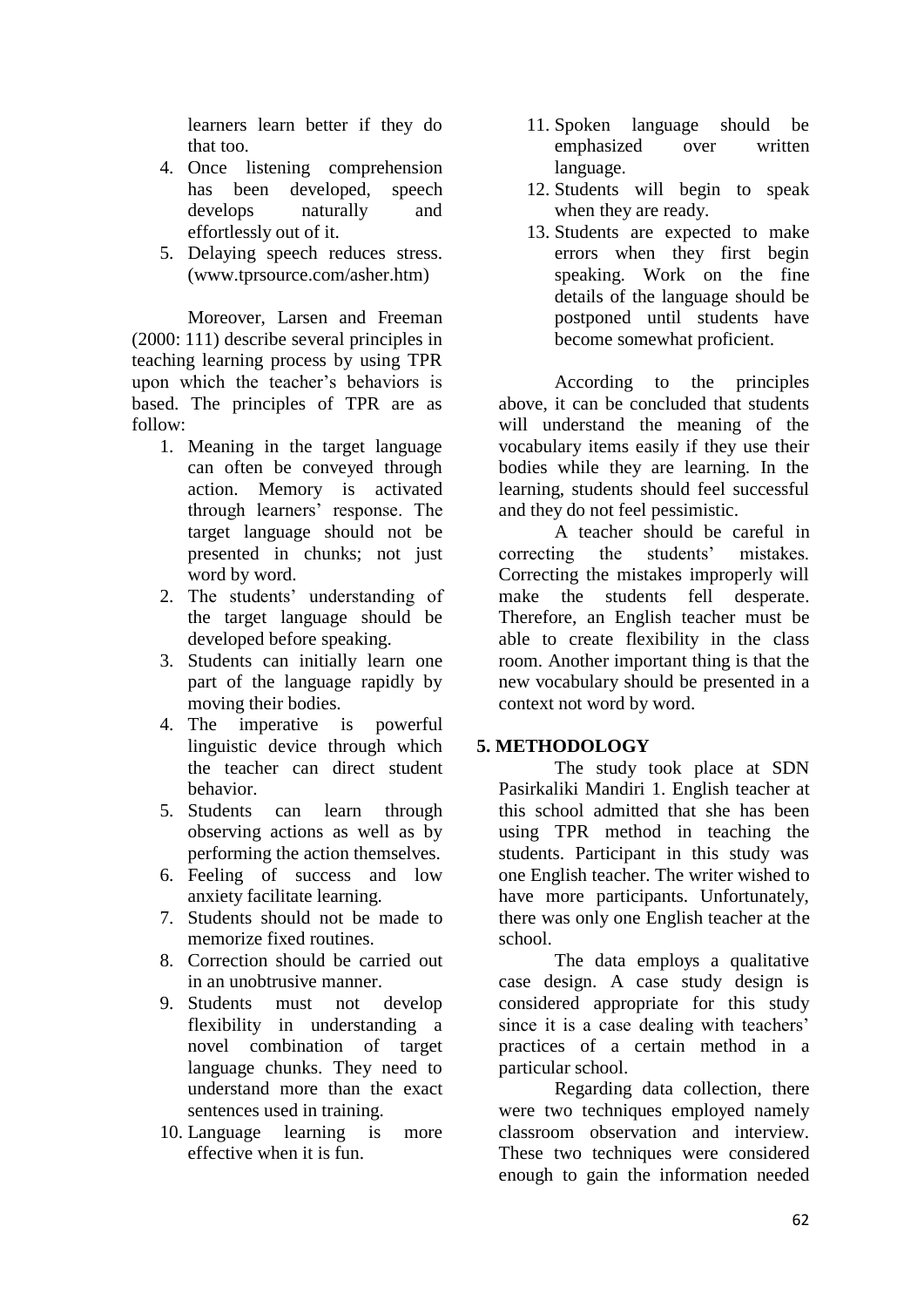for this study. Intensive classroom observations were conducted. During the observations, in which the researcher was non participant observation investigated the practices of TPR method by teacher in teaching vocabulary. The writer observed the teacher three sessions to find the data regarding the practices of TPR method by the teacher. The interview, which was semi-structured, was conducted after the data from observation was gained.

## **6. FINDING AND DISCUSSION**

The following paragraphs will elaborate the activities or practices of TPR method in order to answer "how are the practices of TPR method in teaching vocabulary to the fourth year students of SDN Pasirkaliki Mandiri 1?"

In practicing the TPR method, the students were given vocabulary related to the topic "*At School"*. She introduced new vocabulary in the form of commands or short sentences not in a word by word. The words given in this stage were *book, pencil, bag, ruler, pen, blackboard, window, door, table, chair, floor, bin, broom, cupboard, eraser, etc.* The activity or command given used some verbs such as *open, close, write, draw, clean, point, touch, sit down, stand up, etc.* The practices of teaching learning during this are described as follows:

### *First day of observation*

### *Activity 1*

The teacher explained briefly about the method used in the teaching and learning process. The explanation was in two ways, students' native language and English as the target language so that the students had some ideas about what they had to do.

She also provided some teaching aids to help the students to know what they were going to demonstrate with. The teacher asked 4 students to come forward

and sit with her on chairs that were lined up facing the other students; they would be the models for some commands. The other students should listen and pay attention to the performance. Then, the teacher explained the procedures to the models and uttered some commands related to the topic by performing them slowly because the objects of the study were in the beginner level. She repeated this activity for several times, and then asked the 4 students to imitate her. The teacher asked the models to perform what she said collectively and then individually. If they still did not understand, she performed it and next they performed like what she did. The rest of the students watched them.

To check the understanding of the student, who had been sitting while observing her and the 4 student, the teacher asked them to practice with their partner.

### *Activity 2*

Teacher wrote the vocabulary items and commands which they had just learnt on the board. Each time she wrote those items, she acted those out. She also explained pronunciations clearly and the students repeated after her.

### *Activity 3*

In this occasion the teacher reviewed the words that were taught before, especially the words that were difficult to memorize. She also added some new vocabularies related to the topic. To practice the students' understanding, she asked them to make a group of five to create some commands and those commands should be told to the other group in order to perform those commands.

#### *Activity 4*

After the treatment process, the teacher gave a test about the material that had been given in the first stage. The test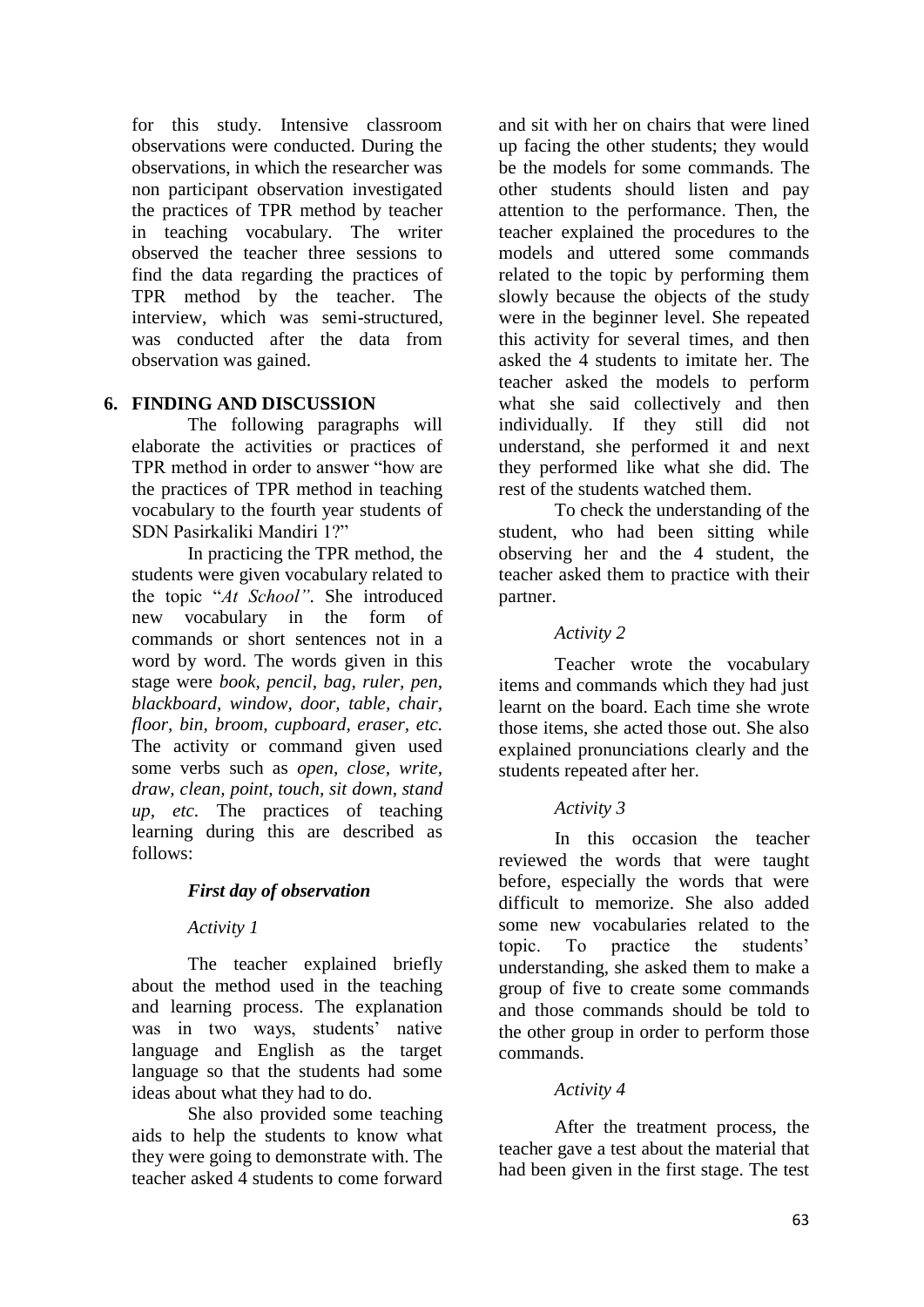was in the form of command lists. One by one student had to perform what the teacher said. There were 20 command lists for each student.

#### *The second day of observation*

During this second observation which was conducted in the following week, the teacher presented new topic; that was *My Body*. Before conducting the lesson, the teacher reviewed what they had learned in the previous meeting. The activities in this second second stage was almost similar to the activities in the first stage. The words and activities presented by the teacher were related to "our body and its functions". They were *head, eyes, ears, mouth, nose, cheek, neck, hair, hand, arm, tooth, leg, foot.* The verbs presented were *see, smell, hear, taste, bite, eat, count, kick, etc.* In this stage the teacher also introduced some adjectives; they were *tall, short, slim, fat, white, black, curly, straight, sharp, handsome, beautiful, etc.*

### *Activity 1*

Teacher explained briefly again about the method used in the teaching and learning process. The explanation was also still in two ways, students' native language and English as the target language so that the students had some ideas about what they had to do. She kept providing some teaching aids to help the students to understand what they were going to demonstrate with. The teacher asked 4 students to come forward and sit with her on chairs that were lined up facing the other students; they would be the models for some commands. The other students should listen and pay attention to the performance.

The teacher explained the procedures to the models and uttered some commands related to the topic while performing it slowly. She repeated these activities for several times and then asked the 4 students to imitate her. Then

the teacher asked the models to perform what she said collectively and then individually. If they still did not understand, she performed it and they performed like what she did. The rest watched them. To check the understanding of the student who had been sitting and observing her and the 4 students, the teacher asked them to practice with their partner.

### *Acitvity 2*

Teacher wrote all the vocabulary items and commands they had just learnt on the board. Each time she wrote those, she acted those out. She also explained pronunciations clearly and the students repeated after her.

#### *Activity 3*

In this meeting, the writer reviewed the words that were taught in the activities before, especially the words that were difficult to memorize. She also added some new vocabularies related to the topic. To practice the students' understanding, she asked them to make a group of five to create some commands related to their bodies and those commands should be told to the other group in order to perform those commands.

### *Activity 4*

After the treatment process, the teacher gave a test about the material given. The test was to measure the students' understanding with the material given. The test was in the form of command lists. One by one student had to perform what the teacher said. There were 20 command lists for each student.

### *Third day of observation*

### *Activity 1*

Before starting the activities, the teacher explained about the method used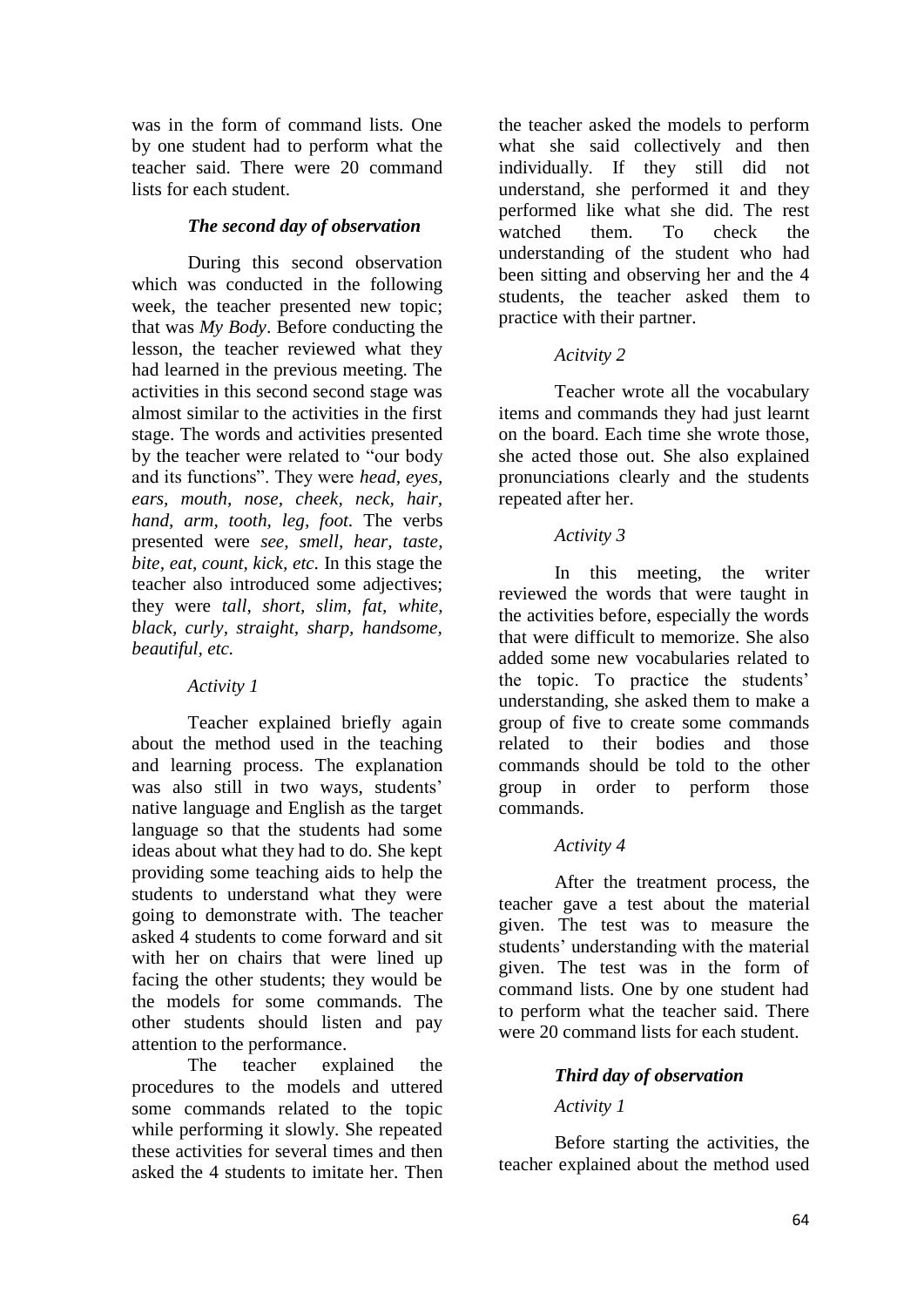in the teaching and learning process as briefly as possible. Because the students were in the beginning level, she explained in two ways, the students' native language and English as the target language. It was hoped to make the students had some ideas about what they had to do. She also provided some teaching aids to help the students to know what they were going to demonstrate the activities. In starting the activities, the teacher asked four students to come forward and sit with her on chairs facing the other students. They were the models for some commands. The other students listened and paid attention to the performances doing by their four friends. The teacher explained the procedures to the models and uttered some commands related to the topic by performing them slowly and clearly. The examples of the commands given were *Sit down!, Standup!, Open your book!, Close the door!, Clean the blackboard!, etc.*

The teacher repeated each commands for several times and then asked the four students to imitate her. She asked the models to perform what she said collectively and then individually. If they could not do it, she performed it again so they could perform it like what she did. The rest of the students watched them. The teacher did not ignore the students who had been sitting and observing her doing activities with the four students. She also involved them in the activities by asking them to practice with their partner, so she could see how their students' understanding was. Teacher helped the students when they got difficulties in practicing and pronouncing the words.

# Activity 2

The teacher wrote the vocabulary items and commands which they had just learnt on the board. She acted those out each time she wrote those so that the students really understood those. The pronunciation of each word was also explained clearly. The students repeated after the teacher.

# Activity 3

They practiced it both individually and collectively. In group, they tried to make some commands and gave those to their friends. Any mistakes happened were tolerable.

# *Activity 4*

Finally, to check the students' mastery in this cycle, the writer evaluated them by giving a test in the first cycle. There were 20 items in the form of command lists.

But some students still made mistakes when they performed some commands given by the teacher. The teacher asked four students to come forward and sit with her on chairs facing the other students. They were different students. In this time, they did it voluntarily without pointed by the teacher. They would be the models for some commands. The teacher explained again the procedures to the models and uttered some commands related to the topic while performing it briefly and slowly. The other students listened and paid attention to the performances seriously when the teacher and their four friends performed commands. The commands given were related the part of the body and its functions such as; *Close your eyes!, Smell your hair!, Raise your hand!, Open your mouth!, etc.*

The teacher repeated these activities for several times and the four students had to imitate her. Then, the models performed what the teacher said collectively and then individually. The teacher always corrected if they did not understand or made some mistakes. After the four students succeed doing all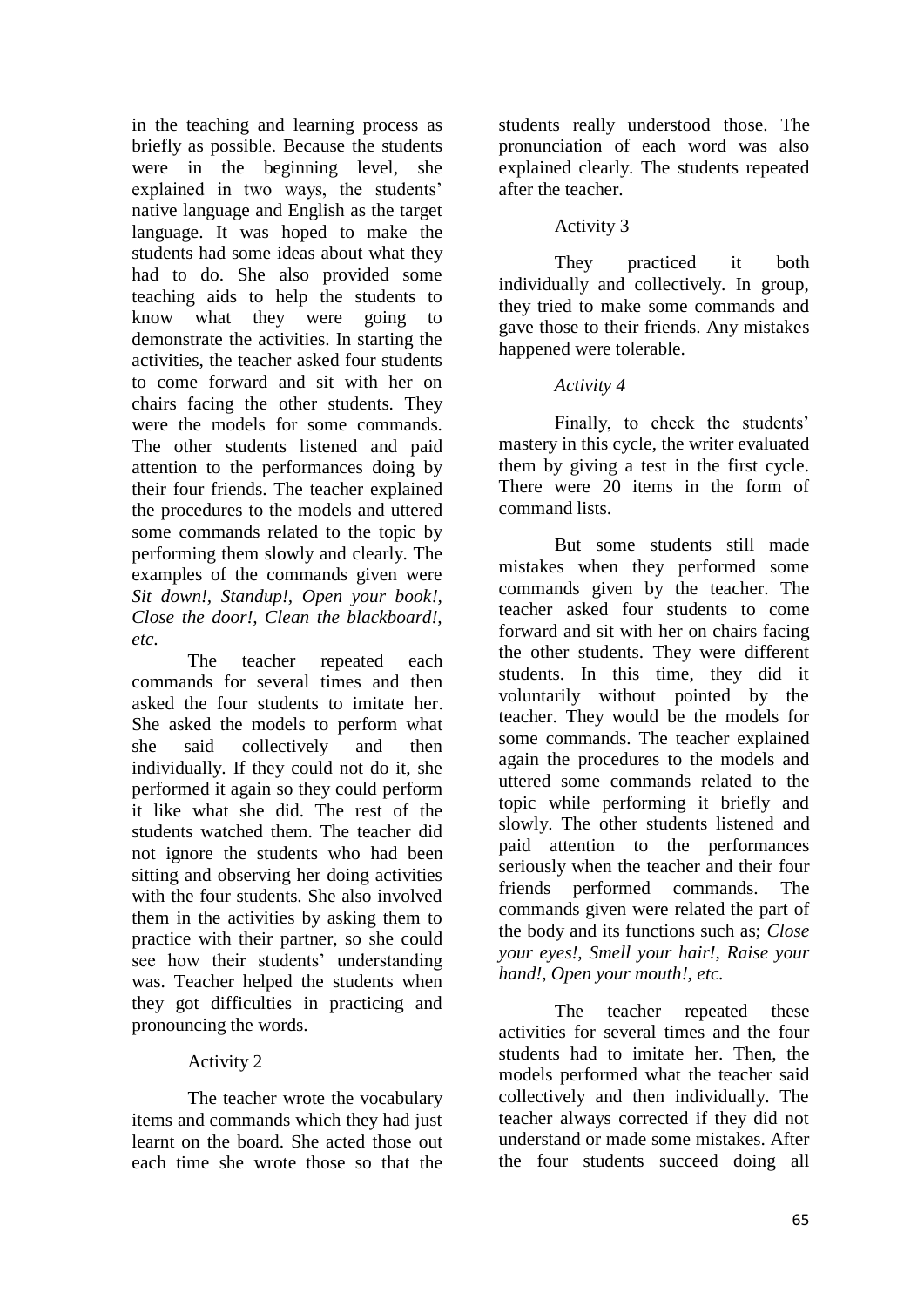commands, the teacher asked the rest students to practice with their partner. The teacher also guided them when they got difficulties in practicing the commands and pronouncing the words. In order to improve their memories with the lesson, the teacher wrote the vocabulary items and commands they just learnt on the board and she acted those out again so that students being more clearly. She also explained those pronunciations and the students repeated after her.

Students seem to have not been afraid and shy in performing any command even though they made mistake. Finally, they could produce their own commands. They asked to work in group, to try making some commands and gave those to their friends.

Now, the writer wants to investigate whether those practices of TPR are in line with the ones suggested by the method.

From the beginning of teaching activities, the teacher seemed to have understood well how TPR should be implemented. She introduced new vocabulary in the form of commands or short sentences which is in line with the principles of TPR suggested by Asher, Larsen and Freeman.

She also understood how meaning in the target language should be conveyed through action. She tried to reduce anxiety to facilitate learning and made correction in an unobtrusive manner, which is in line with Larsen-Freeman saying that TPR was developed in order to reduce the stress people feel when studying foreign languages. Students were in fun in which language learning spoken language was emphasized over written language as suggested by Larsen and Freeman.

In the class, the students seemed to listen attentively and respond both individually and collectively. As Larsen and Freeman said that the students are imitators of the teacher's nonverbal

model. What she did and the way she behaved the students in the class really met with the requirements that should be done by teacher using TPR in teaching English.

The teacher's well performing in practicing the TPR method could not be separated from her good understanding on how the practices of the method should be conducted. From interview with her, the questions asked related to principles and objectives of TPR, role of teacher and learners in TPR were answered as expected. Therefore, the writer concluded the practices of that TPR method by teacher of English at SDN Pasirkaliki Mandiri 1 were carried out as suggested by the method.

# **7. CONCLUSION AND SUGGESTIONS**

Based on the results of investigation above, the write concludes that the practices of TPR method by English teacher at SDN Pasirkaliki Mandiri 1 were in line with the suggested practices as indicated by well practices of the method that had encouraged the students to follow her from the beginning till end of the class. It is also that her well practices made her performance attractive in presenting material to the students.

It is suggested that a teacher who wish to use this method has to understand first the matter related to how it should be practiced in the field. It is also suggested that other teachers who wish to use TPR method in teaching vocabulary to their students to consult English teacher at SDN Pasirkaliki Mandiri 1 who is considered, based on this research, has good understanding how the practices of TPR method should be done.

However, the findings resented in this paper are just limited to the process of a method. They could not be a reference as to whether it is effective in